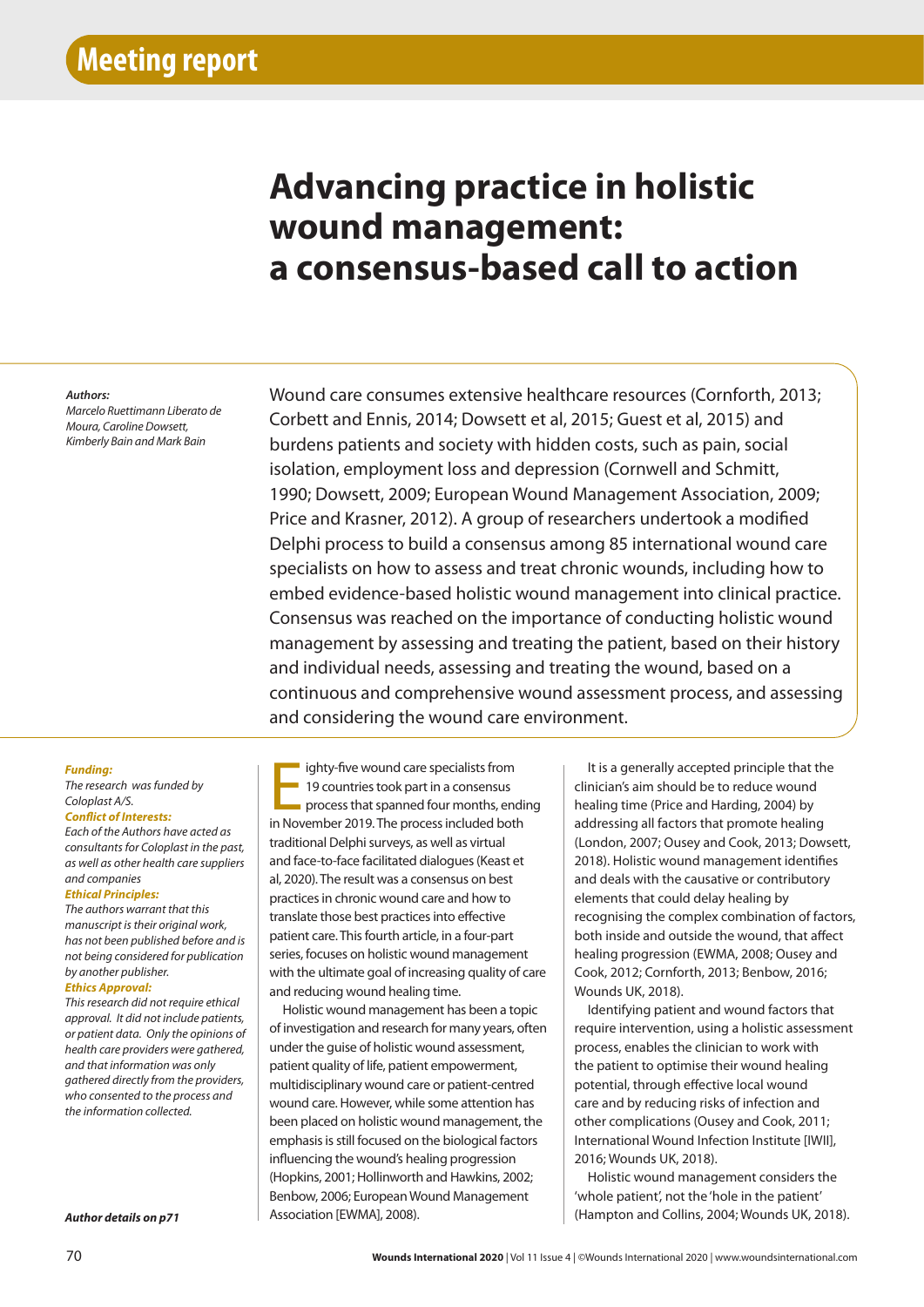This requires the clinician to document a holistic patient assessment before undertaking an assessment of the wound itself (Keast et al, 2004; Atkin, 2013; Benbow, 2016; Coleman et al, 2017). A holistic patient assessment should include:

- Detailed history taking:
	- About patient's current and past medical history — nutrition, smoking, mobility, dexterity, medication history, previous wounds, allergies, comorbidities, medications, etc (Williams and Leaper, 2000; EWMA, 2008; World Union of Wound Healing Societies [WUWHS], 2008; Ousey and Cook, 2011; Cornforth, 2012; Wounds UK, 2012; Wounds International, 2012; McRobert, 2013; Corbett and Ennis, 2014; Sibbald et al, 2014)
	- About patient's psychological, social and spiritual history and current status — i.e. anxiety, depression, body image, coping challenges, social isolation, support network, family, quality of life, etc (Beck et al, 1993; Tare, 2002; EWMA, 2008; Wounds International, 2012; Wounds UK, 2012; Corbett and Ennis, 2014; Erfurt-Berge et al, 2019; WUWHS, 2019)
	- Assessment of the wound care environment, including access to specialised health services (Cardozo, 2003; Wounds International, 2012; Wounds UK, 2012; IWII, 2016; Murphy et al, 2020)
- Physical assessment of patient respiration, blood pressure, heart sounds, skin assessment, etc (EWMA, 2008; WUWHS, 2008; Ousey and Cook, 2011; Wounds International, 2012)
- $\blacksquare$  Wound assessment assessing the wound bed, the wound edges, the periwound skin and patient pain levels (Reddy et al, 2003; Barrett, 2007; Green and Jester, 2009; Ousey and Cook, 2011; Corbett and Ennis, 2014; Dowsett et al, 2019; Stolt et al, 2019).

Holistic wound management, requires the clinician to consider how the factors identified during the holistic patient assessment could increase the risks of delayed wound healing and then to develop a care plan to reduce those risks and heal the wound (EWMA, 2008; Wounds UK, 2016; Wounds UK, 2018). Understanding the relationship between the patient, the wound and the environment is key to developing an effective holistic management plan (Brown, 2015; Wounds UK, 2018). This requires a dynamic and continuous re-assessment process (Wounds International, 2012; Wounds UK, 2012; Cornforth, 2013; Wounds UK, 2018) utilising the expertise of a multidisciplinary team (Teare,

2002; Cornforth, 2012; McKenzie, 2011; Ousey and Cook, 2011). Development of the holistic wound management plan should be conducted in partnership with all members of the care team and the patient (Jordan et al, 2002; Corbett and Ennis, 2014; Nazarko, 2015; WUWHS, 2019). Evidence suggests that involving patients directly in their care planning and treatment decisions improves patient concordance, as well as healthcare outcomes (Solowiej et al, 2010; Corbett and Ennis, 2014).

# **Methodology**

This project utilised a Modified Delphi Process that combines the rigor and validation of the traditional scientific Delphi method with professionally facilitated virtual and face-to-face collaborative processes (Bain and Hansen, 2020; Keast et al, 2020). Eighty-seven wound care specialists across 19 countries were sent a series of surveys on chronic wound care. Eighty-four of the survey participants then met in Denmark in November 2019 for a facilitated face-to-face dialogue. The group reviewed the survey results, discussed the latest research and best practices identified in the literature and shared their clinical experience.

The face-to-face interactive dialogue was designed as a round-robin iterative process to gather the views and ideas of all participants and to allow time for participants to build their collective intelligence and have in-depth discussions with international colleagues about their ideas (Keast et al, 2020). Eight stations were situated along what was called the 'Road to Consensus'. Each station had a topic, a summary of the relevant research and a series of openended questions to guide group discussions. After the participant groups cycled through each of the eight stations, the ideas generated were transcribed and thematically grouped by the facilitators, which led to the consensus on best practices in chronic wound care. The consensus results were presented back to participants who validated the results over a 30-day review period following the event.

# **Participants**

Participants were qualified wound care specialists. Forty-five percent of participants had more than 20 years' experience and 86% had more than 10 years' experience. Eighteen percent of participants reported that their practice is 100% wound care. Participants were multidisciplinary and included: doctors (29%), nurse specialists (61%) and other healthcare professionals (10%).

## *Marcelo Ruettimann Liberato de*

*Moura is Vascular Surgery Specialist, Ruettiman Institute President, D'Or Institute for Research & Education (IDOR), São Rafael SA Hospital, Salvador, Bahia, Brazil; Caroline Dowsett is Nurse Specialist Tissue Viability, East London NHS Foundation Trust London, UK; Kimberly Bain is Senior Partner-Consensus Building, BainGroup Consulting, Canada; Mark Bain is Senior Partner, Data Strategy, BainGroup Consulting, Canada*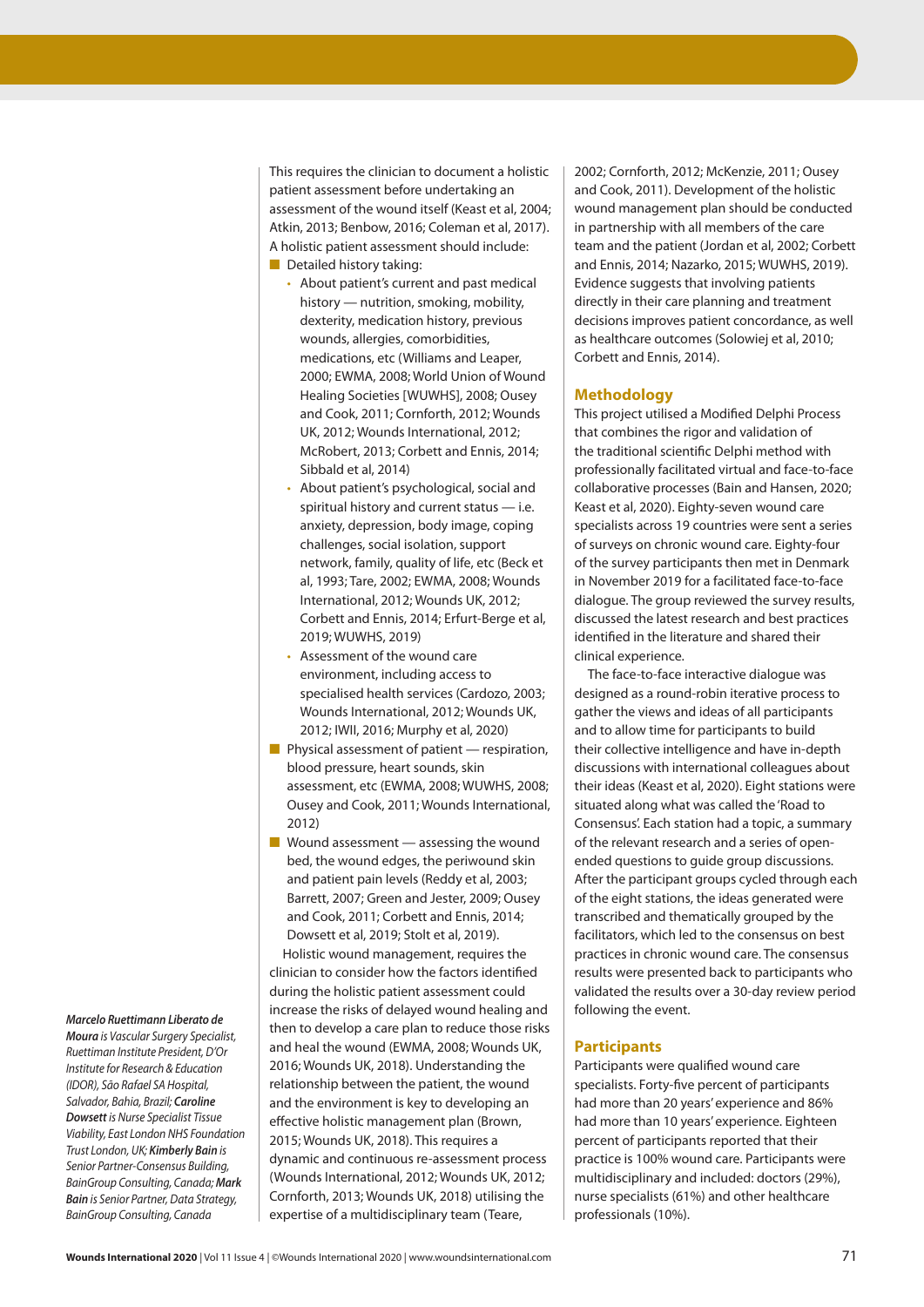

## **Results**

Participants reached agreement on the importance of holistic wound management and developed recommendations on how to develop an effective holistic wound management plan. Consensus was reached on the top four best practices in holistic wound management *[Figure 1]*.

The most important best practice in the holistic wound management recommended was utilising a multidisciplinary approach to assessing the whole patient. This included considering:

- Comorbidities and deteriorating conditions
- Lifestyle risk factors, such as smoking, sedentary lifestyles a alcohol/substance abuse
- Nutrition and obesity
- Vascular problems
- Dermatological complications such as allergies to adhesives
- Sociological issues, such as income instability/employment, housing, social network, social isolation and overall quality of life
- Psychological issues, such as depression, anxiety, etc
- Clinical history, such as previous wounds and diseases, allergies to medications, etc
- Current medications and medication history ■ Age
- Mobility and dexterity.

Participants agreed that a multidisciplinary approach requires coordination among all care providers, as well as referral to specialist (i.e. dieticians, occupational therapists, diabetic educators, mental health service providers, surgeons, etc) as necessary.

The second-best practice recommended was involving the patient in care planning, treatment, and monitoring, through continuous communication and patient education. Four methods of empowering patients were identified, each were acknowledged as equally important in increasing patient concordance with the care plan and in increasing healing progression *[Figure 2]*. The four methods were:

■ involve patients and caregivers in decisionmaking — work with patients to find solutions, consider the patient as a partner





- **Involve patients & caregivers in decision making**
- **Provide tools to help patients keep on track**, **provide continous feedback**
- **Tailor to the capabilities of paitent, keep it simple**
- ■ **Educate paitient, caregivers & families**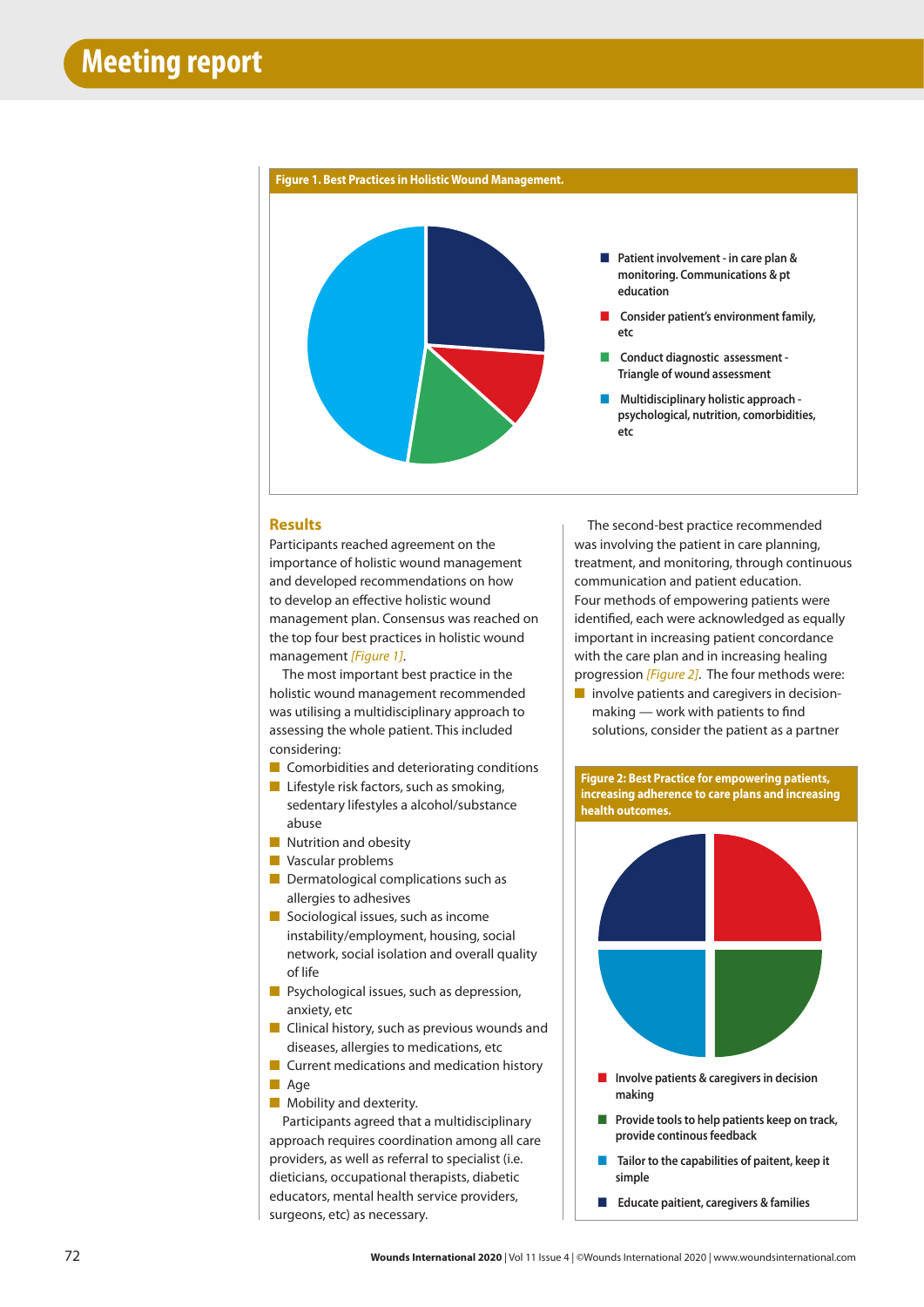

**Figure 3. The acceptable indicator of effective wound healing progression is a reduction of the wound area of** 

in care planning, accept patients' wishes, recognise and discuss patients' economic and social realities, listen to the patient, encourage patient ownership of their own health outcomes

- educate patients, caregivers and family members — on wound aetiology, on hygiene, on rationale behind care plan decisions, on effective dressing changes, using multiple delivery methods (demonstrations, pictures, pamphlets, videos etc), follow-up and test for understanding
- tailor communications to the capabilities of the patient — keep the message simple, use effective adult learning strategies, offer clear self-management pathway, empathise and empower
- provide tools to help keep patients on track and concordant with their care plan and provide continuous monitoring of progress and feedback — set mutual goals, encourage active accountability, give patients a copy of the care plan, provide patient diary or other tracking tools, offer help and relief strategies. The third-best practice recommended was

to conduct a holistic wound assessment. Agreement was reached on the following critical factors that must be considered when assessing the wound:

- assess the wound aetiology, or the cause of the wound
- $\blacksquare$  assess the physical wound using a validated tool like the Triangle of Wound Assessment, that considers the wound bed, the wound edge and the periwound skin
- pain levels
- exudate level, colour and amount
- wound bioburden
- the wound's location

■ the wound's history, duration, measurement and healing progression.

When asked what the acceptable indicator of effective wound healing progression is, 85% of participants agreed that a reduction in wound area of 20–40% in 4 weeks indicates an effective wound-healing progression *[Figure 3]*.

The fourth best practice recommended was considering the wound care environment. This included consideration of:

- $\blacksquare$  the patient's home environment hygiene, access to clean water, privacy, accessibility, etc
- the patient's family and support network — what supports are available to change dressings, follow and monitor the care plan, what emotional support the patient can draw on within their family/community, caregiver abilities, etc
- $\blacksquare$  the healthcare system in which the care is given.

# **Conclusions**

While there is a great deal of evidence that holistic wound management leads to better health outcomes and decreases wound healing time, the prevalence of non-healing wounds continues to be a global problem. This project brought together wound care specialists from across 19 countries to develop a consensus on how healthcare providers should assess and treat wounds to promote effective wound healing. The consensus reached, offers recommendations to all health care providers on how to translate the evidence into clinical practice and decrease the number of days with wounds.

The consensus process concluded that the best practices in holistic wound management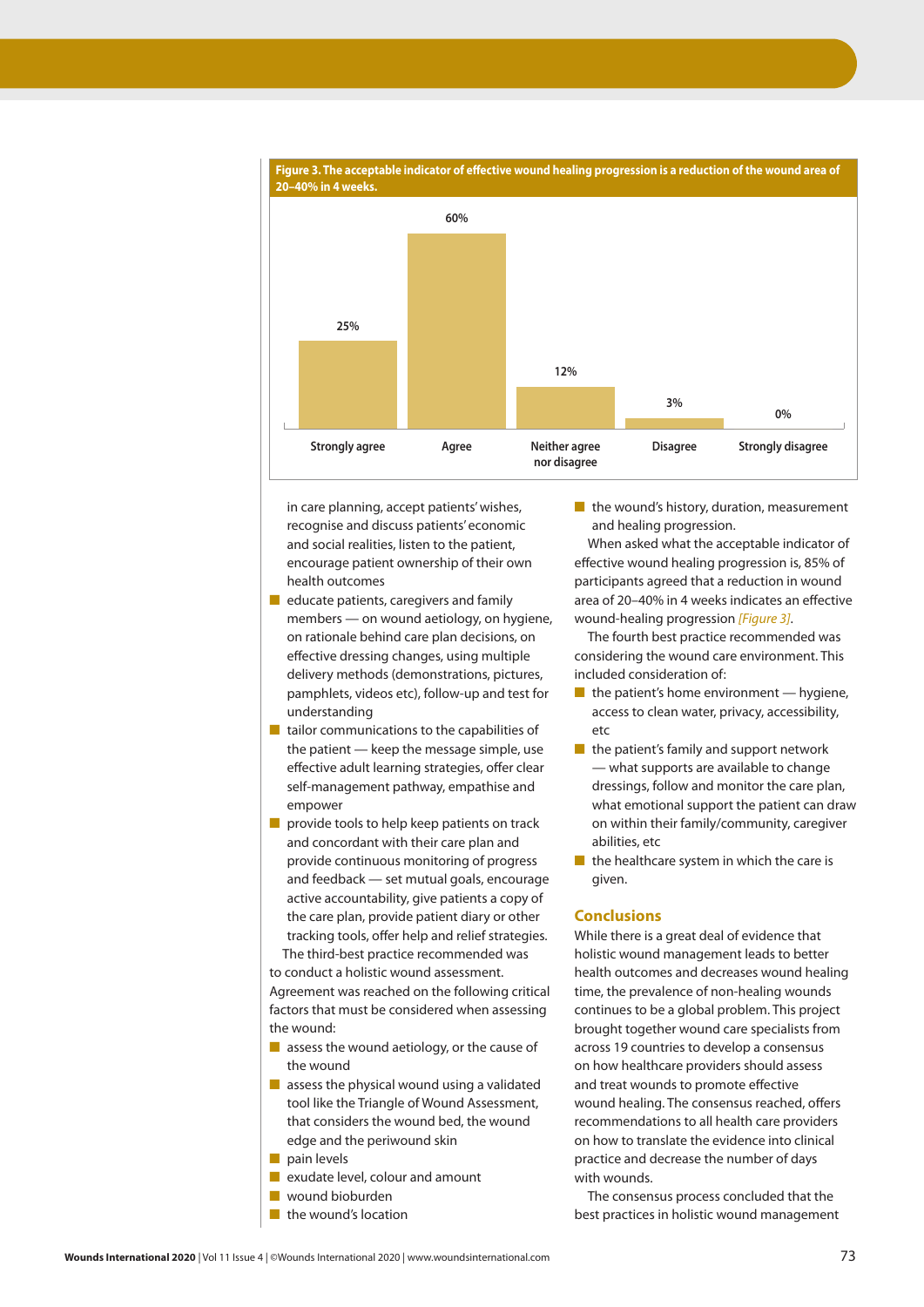#### are:

- Conduct a holistic patient and wound assessment that includes: Sibbald et al, 2014)
	- an assessment of patient's medical, psychological and social history and current situation
	- a physical assessment of the patient • an assessment of the wound
- Utilise a multidisciplinary holistic approach — psychological, psychosocial, nutritional, comorbidities, etc
- Include the patient in the development and monitoring of the care plan and engage in continuous patient communication and patient education
- Conduct a diagnostic assessment of the wound using a validated assessment tool like the Triangle of Wound Assessment, at every dressing change and at least once per week
- When developing the care plan consider the wound care environment, the patient's environment, family situation, etc.

The consensus reached emphasised the importance of all members of the care team considering a wider range of factors than simply the biology of the wound. Taking a holistic approach to wound care assessment and management will help healthcare professionals consider all the factors that affect wound healing. Considering all of these factors will significantly impact the patient experience, will influence the patients' quality of life, and will positively impact healing time. Shifting our approach to holistic wound assessment and management will help us reach the goal of fewer days with wounds. **Wint**

#### **References**

- Atkin L (2013) Wound assessment in primary care. *Nurs Pract* (72): 63–6
- Bain K, Hansen AS (2020) Strengthening implementation success using large-scale consensus decision-making - A new approach to creating medical practice guidelines. *Eval Program Plann* 79: 101730
- Bale S, Jones V (2006) *Wound Care Nursing: A Patient-centred Approach*. Mosby, Edinburgh
- Barrett CM, Teare JA (2000) Quality of life in leg ulcer assessment: patients' coping mechanisms. *Br J Community Nurs* 5(11): 530, 534, 536, 538, 540
- Barrett S (2007). 'Heal not Hurt': piloting an initiative on wound pain assessment. *Br J Community Nurs* 12(6): S18–21
- Williams SR, Beck CR, Rawlins RP (1993) *Mental Health Psychiatric Nursing, A Holistic Life-Cycle Approach*. Mosby, London
- Benbow M, Stevens J (2010) Exudate, infection and patient quality of life. *Br J Nurs* 19(20): S30–6
- Benbow M (2016) Best practice in wound assessment. *Nurs Stand* 30(27): 40–7
- Benbow M (2006) Holistic assessment of pain and chronic wounds. *J Comm Nurs* 20: 24–8
- Brown A (2015) The principles of holistic wound assessment. *Nurs Times* 111(46): 14–6
- Cardozo M (2003) A Case study of holistic wound management in intensive care. *Br J Nurs* 12(11 Suppl): S35–7, S40–2
- Coleman S, Nelson EA, Vowden P et al (2017) Development of a generic wound care assessment minimum data set. *J Tiss Viabil* 26(4): 226–40
- Corbett LQ, Ennis WJ (2014) What do patients want? Patient preference in wound care. *Adv Wound Care* 3(8): 537–543 Cornforth A (2013) Holistic wound assessment in primary care. *Br J Community Nurs*. Suppl: S28–S34
- Cornwell C, Schmitt M (1990) Perceived health status, selfesteem and body image in women with rheumatoid arthritis or systemic erythematosus. *Res Nurs Health* 13(2): 99–107
- Detillion CE, Craft TK, Glasper ER et al (2004) Social facilitation of wound healing. *Psychoneuroendocrinology* 29(8): 1004–11
- Dowsett C, Swanson T, Karlsmark T (2019) Focus on the Triangle of Wound Assessment – addressing the gap challenge and identifying suspected biofilm in clinical practice. *Wounds International* 10(3): 16–21
- Dowsett C, von Hallern B, Moura MRL (2018) Meeting report: The gap challenge in clinical practice – how do you manage it? *Wounds International* 9(3): 60–5
- Dowsett C, Gronemann M, Harding K (2015) Taking wound assessment beyond the edge. *Wounds International* 6(1): 19–23
- Dowsett C (2009) Use of TIME to improve community nurses' wound care knowledge and practice. *Wounds UK* 5(3): 14–21
- Erfurt-Berge C, Ronicke M, Richter-Schmidinger T et al (2019) Quality of life assessment in family members of patients with chronic wounds. *Eur J Dermatol* 29(5): 484–9
- European Wound Management Association (2008) *Position Document: Hard-to-Heal Wounds: A Holistic Approach*. Available at: http://bit.ly/3q1h3mx (accessed 26.11.2020) Franks PJ, Moffatt CJ (1998) Who suffers most from leg
- ulceration? *J Wound Care* 7(8): 383–5 Franks PJ, Bosanquet N, Connolly M et al (1995) Venous ulcer healing: effect of socioeconomic factors in London. *J Epidemiol Community Health* 49(4): 385–8
- Green J, Jester R (2009) Health-related quality of life and chronic venous leg ulceration: part 1. Br J Comm Nurs 14(12): S12–7
- Hampton S, Collins F (2004) *Tissue Viability*. Whurr, London Harlow P, Poyner T, Finlay AY, Dykes PJ (2000) Impaired quality
- of life of adults with skin disease in primary care. *Br J Dermatol* 143(5): 979–82
- Hollinworth H, Hawkins J (2002) Teaching nurses psychological support of patients with wounds. *Br J Nurs* 11(suppl): S8–18 Hopkins S (2001) Psychological aspects of wound healing.
- NTplus. *Nurs Times* 97(48): 57–8
- International Wound Infection Institute (2016) *Wound Infection in Clinical Practice*. Wounds International, London
- Jordan JL, Ellis SJ, Chambers R (2002). Defining shared decision making and concordance: are they one and the same? *Postgrad Med J* 78 (921): 383–4
- Keast D, Bain K, Hoffmann C et al (2020) Managing the gap to promote healing in chronic wounds - an international consensus. *Wounds International* 11(3): 58–63
- Acton C (2007) The holistic management of chronic wound pain. *Wounds UK* 3(1): 61–9
- Keast D, Bowering K, Evans W et al (2004) MEASURE: a proposed assessment framework for developing best practice recommendations for wound assessment. *Wound Repair Regen* 12(Suppl 3): S1–17
- Kiecolt-Glaser JK, Loving TJ, Stowell JR et al (2005) Hostile marital interactions, proinflammatory cytokine production, and wound healing. *Arch Gen Psychiatry* 62(12): 1377–84 London F (2007) Teaching patients about wound care. *Home Healthcare Nurse* 25(8): 497–500
- Mckenzie H (2011) Wound care in not holistic patient care. *Home Healthcare Nurse* 29(4): 259–60